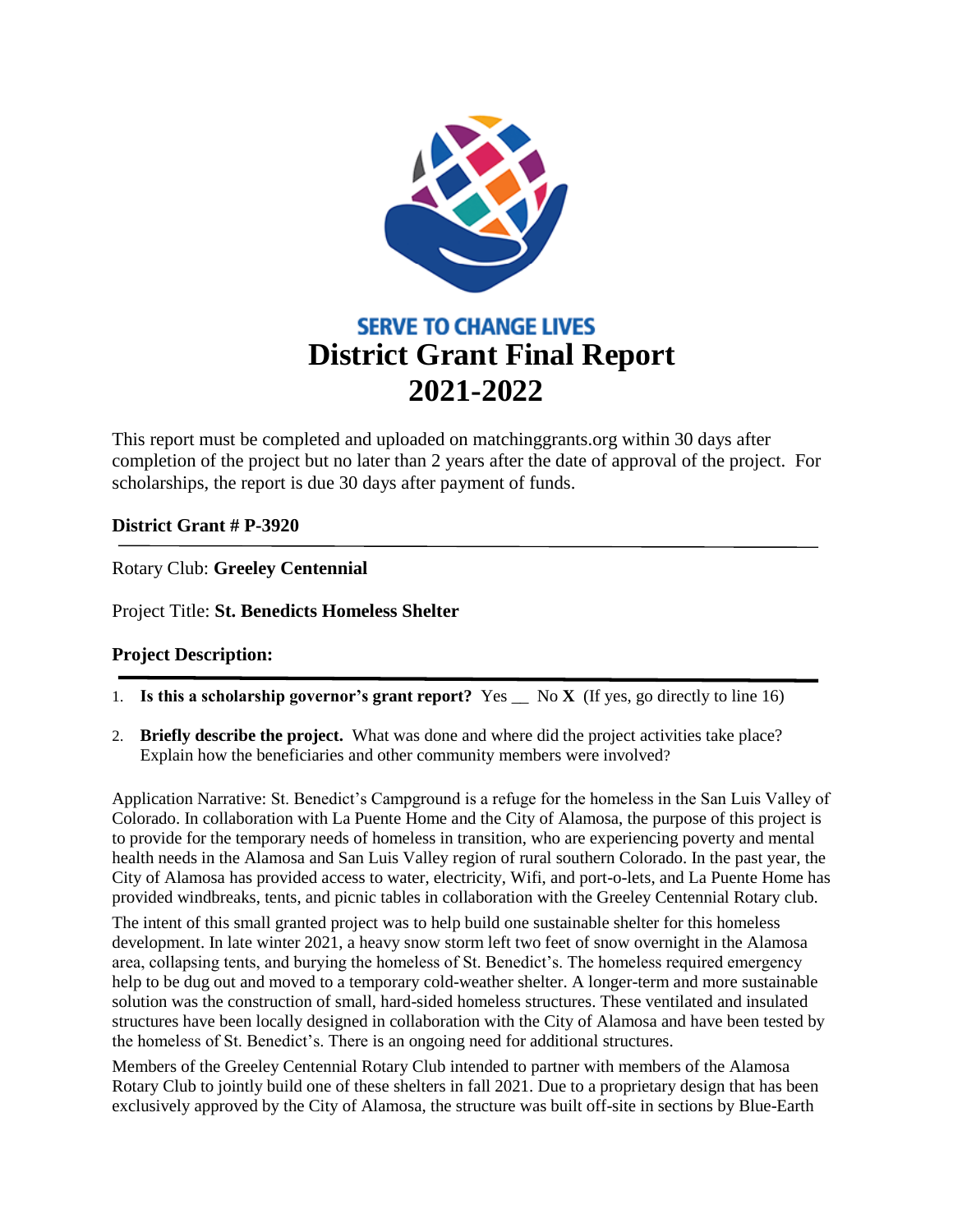Designs, a local independent construction company. In October 2021, a small team of Rotarians and additional community volunteers organized through La Puente in Alamosa came together to observe the installation of the unit and make enhanced modifications to the units, including shelving, utility hooks, gutters, lighting, steps and ramps, and hand railings.

3. **How many Rotarians participated in this project?** Two Rotarians participated directly with "boots on the ground," and 4 participated indirectly through peripheral projects.

## **4. What did they do? Please give at least two examples.**

We coordinated communication and oversight of the funds being spent and worked directly with La Puente in the identification, selection, and implementation of the "hut" structure. While this project is a continuation of efforts to provide better options for the homeless in Alamosa and the San Luis Valley in Colorado, club members have made multiple trips to Alamosa in assessing, collaborating, and constructing and installing items to be used at the homeless campground. These trips also included additional service, education, and relationship building. Our most recent visit was in October 2021 in which we facilitated the installation of the hut and additional improvements, as indicated above.

### 5. **How many non-Rotarians benefited from this project?** 60+

At any time, approximately 30 people who experience homelessness live in the homeless campground supported by the City of Alamosa and La Puente. The average stay at the campground is between 1-2 months. So far this year, that equates to approximately 60 people; however, that number will continue to increase over time, and the quality of materials chosen will allow the homeless to benefit from this hut structure for years to come.

#### **6. Who are the beneficiaries and what is the expected long-term community impact of this project?**

A variety of homeless individuals in the San Luis Valley of Colorado, some on a very temporary basis, and some on an extended basis, are the beneficiaries of this project. The long-term community impact has a direct positive impact on the daily living of those who stay at the homeless campground. Politically, this project has also helped to build better relationships between the City of Alamosa, La Puente, and Alamosa County, who each have taken a different approach to address homelessness in the local area. This has been slow, yet exciting work to observe this relationship evolve and see firsthand how these three organizations are working to help solve community problems together. Specifically, it has been exciting to see that the needs assessment for this project evolved in the past two years and that this hut installation is a practical, local, and sustainable solution to the ongoing challenges of homelessness in the area.

#### **7. If a cooperating organization was involved, what was their role?**

This project has required collaboration between the City of Alamosa, La Puente, and Alamosa County. While the City of Alamosa and Alamosa County are both governing bodies that help create and enforce local codes and laws and use community funds, La Puente has been an essential partner to help the community see the human impact of both taking action as well as inaction. In particular, the selection of the homeless campground location and the design and code approval of the huts all required collaboration and approval from the City of Alamosa.

#### **8. Income:**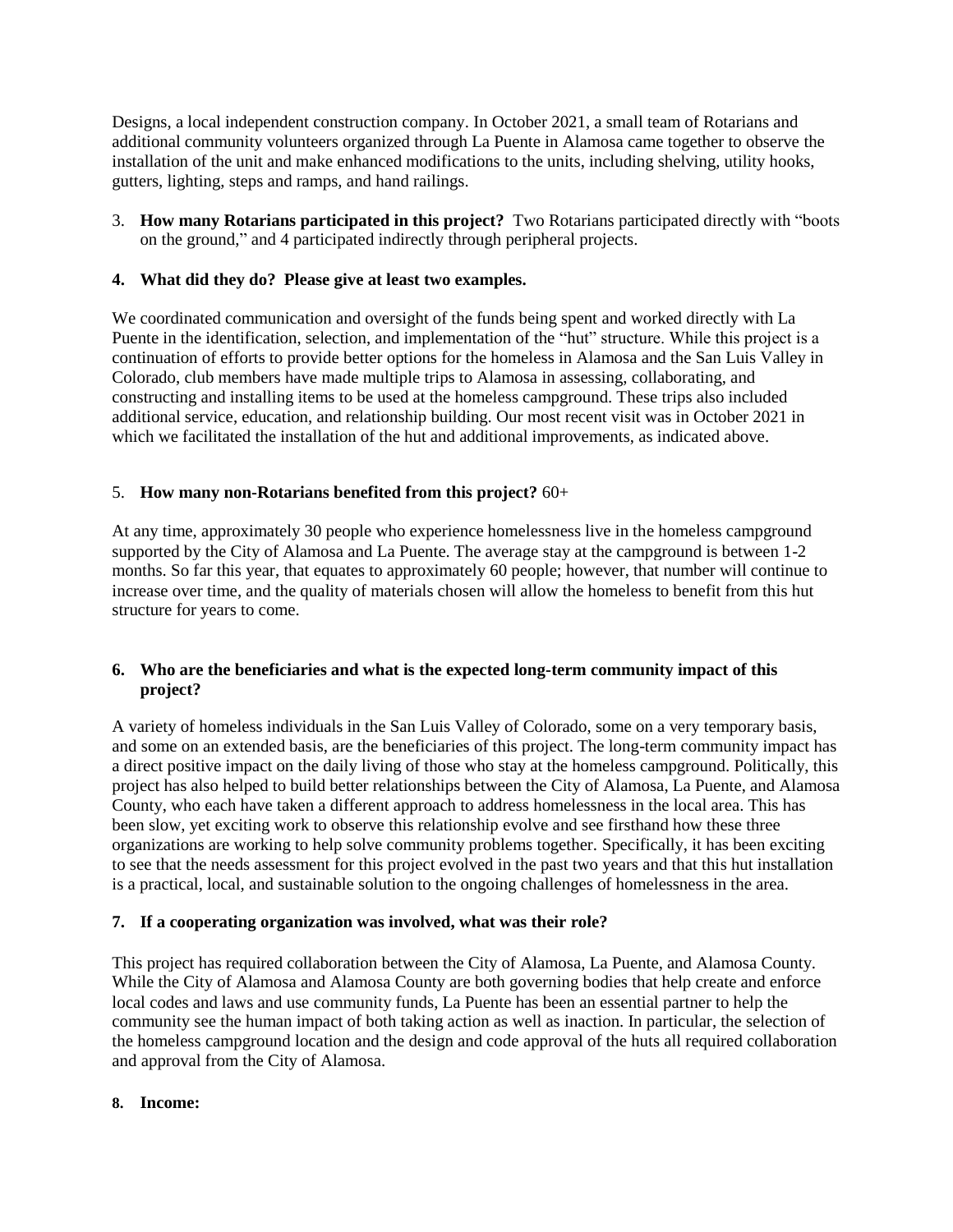| <b>Income Source</b>            | Amount     |
|---------------------------------|------------|
| Greeley Centennial Rotary Match | \$1,750.00 |
| District 5440 Match             | \$1,750.00 |
| <b>Total Project Income</b>     | \$3,500.00 |

9. **Expenditures:** (number receipts starting with 1 and indicate a receipt # (s) for each expenditure) (Do not include travel expenses)

| Item#                             | Date       | <b>Description</b>                            | <b>Total</b> |
|-----------------------------------|------------|-----------------------------------------------|--------------|
|                                   | 10/25/2021 | Greeley Centennial Rotary Issued Check #10783 | \$3,500.00   |
| <b>Total Project Expenditures</b> | \$3,500.00 |                                               |              |

#### **10. Please explain any variance of more than 5% between the budgeted amount and the actual amount including the reason for the variance and why the alternative was chosen.**

We were able to stay within the original budget for this project. Rising costs for building materials increased our original estimate for the cost of a hut. Additional funding was provided through other Rotarians and a local church to provide the balance for the cost of the hut.

| 11. Project score (5=strongly, 4=agree, 3= neutral, 2=disagree, 1=strongly disagree) |  |  |  |
|--------------------------------------------------------------------------------------|--|--|--|
|                                                                                      |  |  |  |

|                                            | Project Score | <b>Comments</b>                  |
|--------------------------------------------|---------------|----------------------------------|
| The overall project was successful         |               | Completed with positive results. |
| The grant process worked well              |               |                                  |
| My interaction with partner clubs was good | -3            |                                  |
| We achieved the results we expected        |               | The assembly and installation of |
|                                            |               | the hut went smoothly and        |
|                                            |               | residents are using it now.      |

## 12. **Did you upload photos in your project on matchinggrants.org under the Photos tab**? Yes

#### **13. What worked well on this project and why?**

This project was successful as it supported the homeless in collaboration with the City of Alamosa and La Puente. Because of a shared vision and approval from the City of Alamosa for the Blue Earth Design design, in addition to labor and tools provided through La Puente, this project was smooth.

#### **14. What did not work well and how would you suggest improving it?**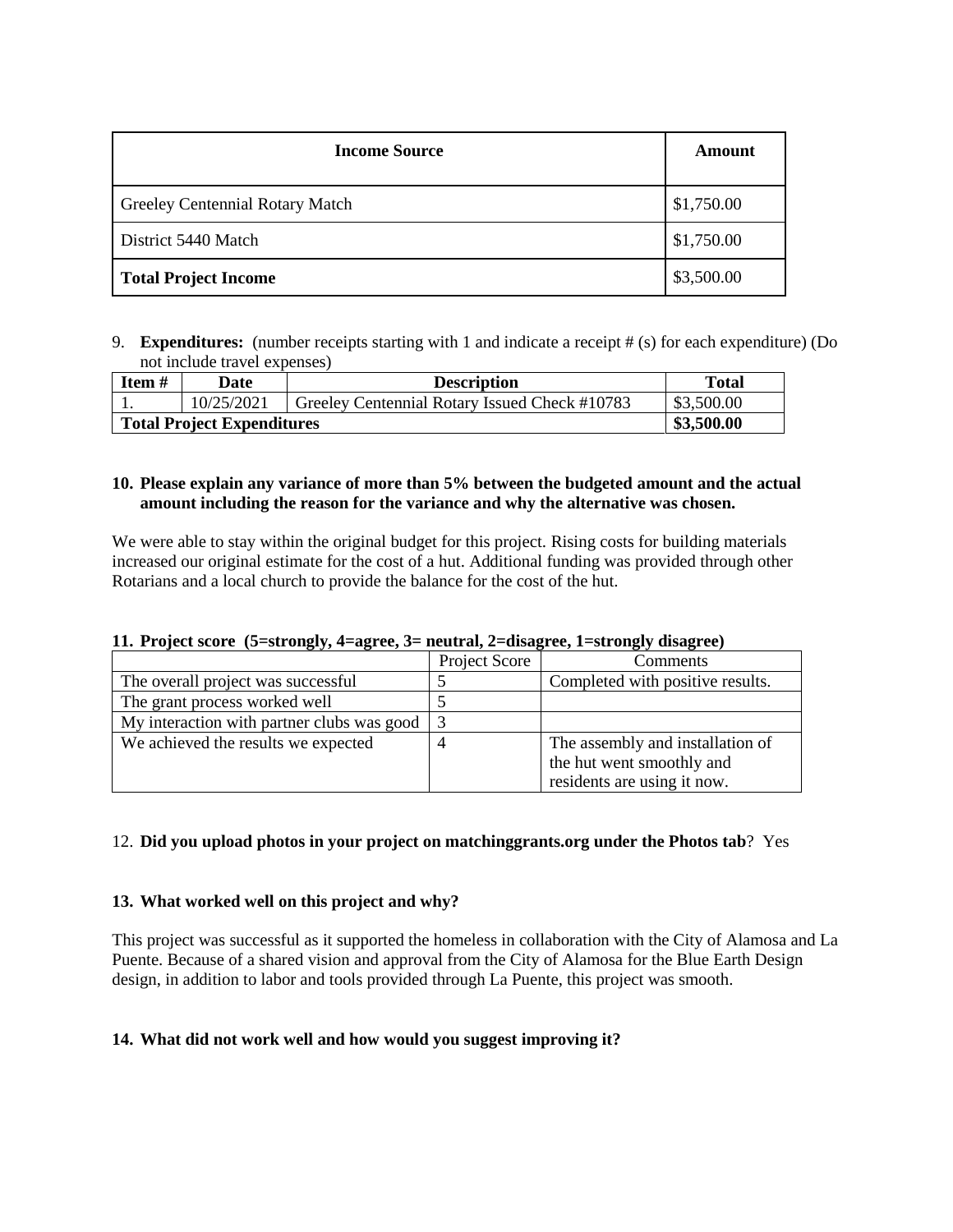Rising costs for construction materials and supply shortages required us to generate additional funds outside of this grant to fully fund the project. In future grant cycles, we will build in a small contingency to allow for inflation and supply shortages.

## **15. How was this project publicized?**

Presentations have been made annually with our Greeley Centennial Rotary club. In Alamosa, La Puente maintains positive communication through its quarterly publication of *The Voice of La Puente*, a promotional publication that spotlights its support projects and needs. The homeless campground project is spotlighted in many of these publications. A copy of a recent presentation is attached in the documents section on the matchinggrants.org site for this project.

16. Scholarship Governor's grant only **N/A**

## **Project Inventory**

Please list all items provided in this grant that are over \$500 in value and are not expendable.

| <b>Item</b><br><b>Purchased</b> | Date of<br><b>Purchase</b> | $\cosh$ | <b>Initial</b><br>Destination/<br>Location | <b>Comments</b> |
|---------------------------------|----------------------------|---------|--------------------------------------------|-----------------|
| N/A                             |                            |         |                                            |                 |

By signing this report, I confirm that to the best of my knowledge these District Grant funds were spent only for eligible items in accordance with Trustee-approved guidelines, and that all the information contained herein is true and accurate. Receipts for all grant-funded expenditures are attached. I also understand that all photographs submitted in connection with this report will become the property of RI and will not be returned. I warrant that I own all rights to the photographs, including copyright, and hereby grant the District, RI and TRF a royalty free irrevocable license to use the photographs now or in the future, through the District and the world in any manner it so chooses and in any medium now known or developed. This includes the right to modify the photographs as necessary in the District's and RI's sole discretion. This also includes, without limitation, use on or in the web sites, magazines, brochures, pamphlets, exhibitions and any other promotional materials of the District, RI, and TRF.

# **Please attach all receipts or an invoice and a copy of the check used to pay the invoice. Funds over \$100 not used must be returned to the district grants treasurer.**

Certifying signature of primary contact: Detail 2/31/2021

Print name: **Matt Thompson**